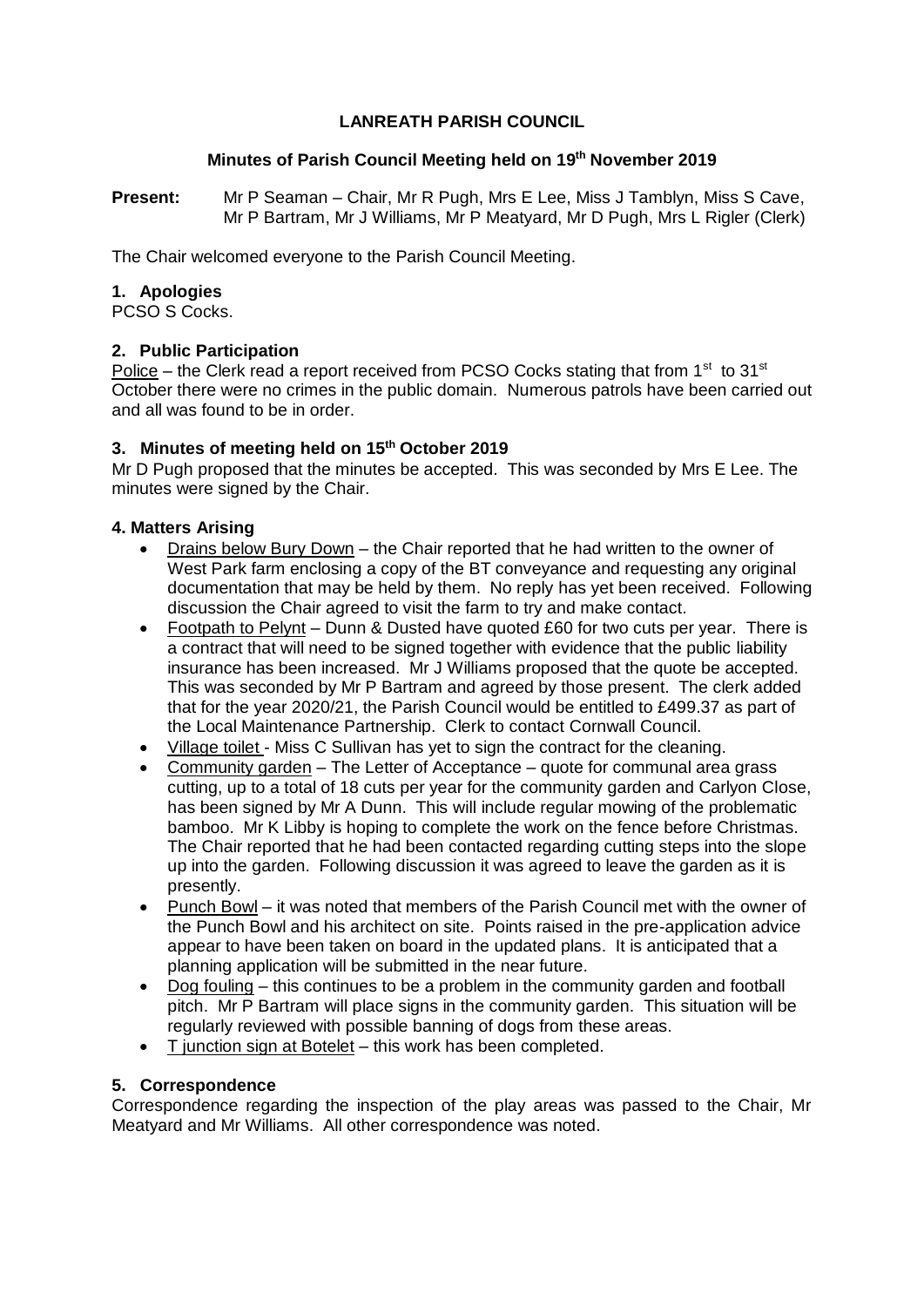# **6. Parish Councillor Vacancy**

Mr R Pugh proposed that this vacancy be advertised after Christmas. This was seconded by Mr P Meatyard and agreed by those present.

# **7. Planning**

No current planning applications. The Chair reported that the fence at Windwards is awaiting a decision.

## **8. Website**

It was agreed that this be removed from the agenda.

## **9. Climate Change**

The Chair stated that a request had been received for the Parish Council to consider the installation of an electric vehicle charging point. It was agreed that the most suitable site for this would the village hall car park. Following discussion around grants that may be available, it was agreed that this request be forwarded to the Village Hall committee for consideration.

| 10. Finance                |         |
|----------------------------|---------|
| Clerks salary and expenses | £274.40 |
| Miss C V M Sullivan        | £100.00 |
| <b>Village Hall</b>        | £ 16.00 |
| D Hilton                   | £ 10.00 |
| D Hilton PAYE              | £ 63.60 |
| <b>Elizabeth Rose</b>      | £100.00 |
| EDF                        | £ 92.85 |
| South West Water           | £ 67.54 |
| <b>BH Garden Services</b>  | £ 96.00 |
| Mr A Dunn                  | £ 60.00 |
| <b>Bank Balance</b>        |         |

| ---------------           |                        |
|---------------------------|------------------------|
| <b>Current Account</b>    | £ 205.00               |
| Deposit Account           | £6101.18               |
| <b>Treasurers Account</b> | - 2.24<br>$\mathbf{f}$ |
|                           | £6308.42               |

Miss S Cave proposed that the cheques be paid on block. This was seconded by Mrs E Lee and agreed by those present. Miss S Cave proposed that £1500 be transferred into the Current Account. This was seconded by Mrs E Lee and agreed by those present.

## **11. Setting Precept and budget 2020/21**

The 2020/21 budget document prepared by the Chair was discussed. There was a query on whether the £25 expenses paid to Parish Councillors to cover printing and other out of pocket expenses should be continued. Mr P Meatyard proposed that this be paid again this year. This was seconded by Mr D Pugh and agreed by those present.

With regard to the precept, although the precept has remained unchanged at £9,900 over the last 4 years, it was agreed that, as the Parish Council will have very little in reserve at the end of forthcoming financial year, this should be increased to £10,500. This was proposed by Mr R Pugh, seconded by Miss S Cave and agreed by those present.

## **12. County Councillor's Report**

Cllr Pugh reported:-

- Climate change an area around County Hall will be planted with trees and wild flowers
- Cornwall Council now has a dedicated Enforcement Officer, Mr Ben Bassett based at Bodmin